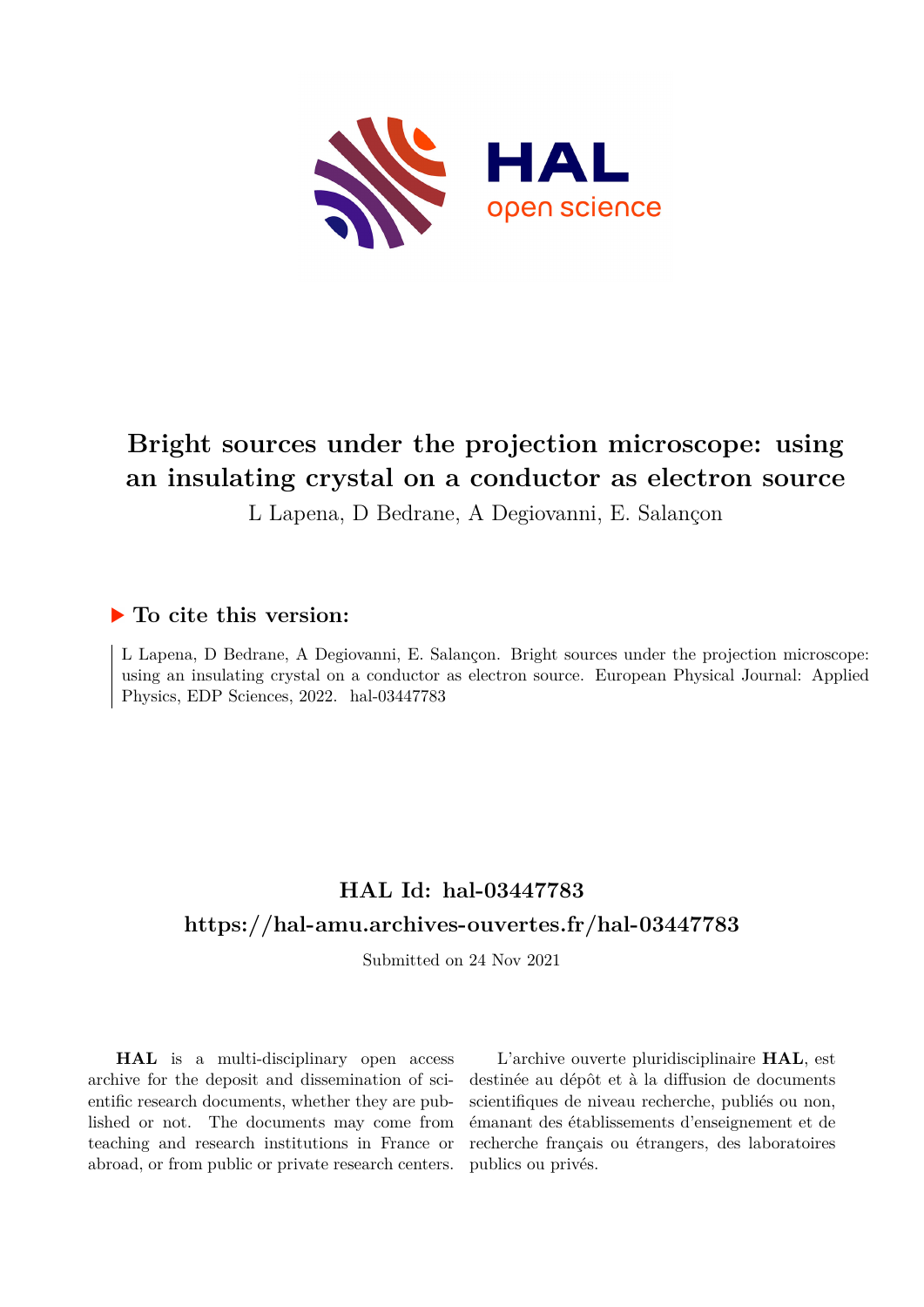# Bright sources under the projection microscope: using an insulating crystal on a conductor as electron source

L. Lapena, D. Bedrane, A. Degiovanni, and E. Salançon CINaM, Aix-Marseille Univ, CNRS, UMR 7325, France

November 20, 2021

#### Abstract

The development of bright sources is allowing technological breakthroughs, especially in the field of microscopy. This requires a very advanced control and understanding of the emission mechanisms. For bright electron sources, a projection microscope with a field emission tip provides an interference image that corresponds to a holographic recording. Image reconstruction can be performed digitally to form a "real" image of the object. However, interference images can only be obtained with a bright source that is small: often, an ultra-thin tip of tungsten whose radius of curvature is of the order of 10*nm*. The contrast and ultimate resolution of this image-projecting microscope depend only on the size of the apparent source. Thus, a projection microscope can be used to characterize source brightness: for example, analyzing the interference contrast enables the size of the source to be estimated. Ultra-thin W tips are not the only way to obtain bright sources: field emission can also be achieved by applying voltages leading to a weak macroscopic electric field  $\langle \langle 1V/\mu m \rangle$ to insulating micron crystals deposited on conductors with a large radius of curvature  $(> 10 \mu m)$ . Moreover, analyzing the holograms reveals the source size, and the brightness of these new emitters equals that of traditional field emission sources.

#### 1 Introduction

Using a bright source is essential in microscopy applications. Moreover, the wave-like nature of particles is best observed using a bright source. It is only after the invention of the laser that the holography described and demonstrated by D. Gabor [1] was really implemented. Brightness corresponds to the emitted intensity at a given energy  $I(E)$  under an angle of cone  $\Omega$  coming from a zone *s* on the source itself:  $B = \frac{I(E)}{s\Omega}$ . For a given intensity, the smaller the source, the brighter it is and the more spatially coherent the beam. A thermo-electronic electron source such as a heated filament, although very intense, cannot match the brightness of field emission sources such as an ultra-thin tungsten tip: the emission area is much too large. The tips may end with only a few atoms.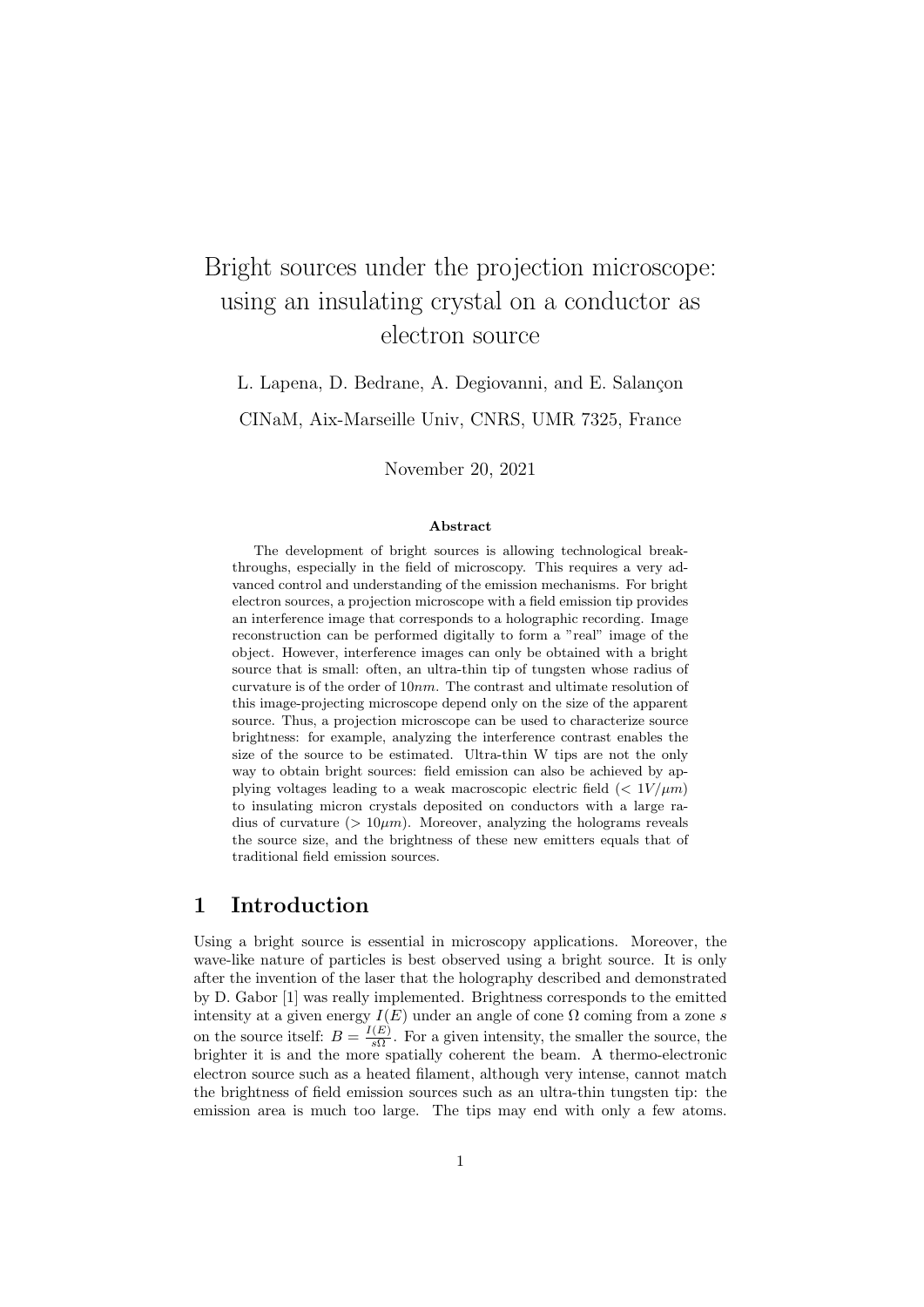All the intensity comes from an extremely small area. The brightness is three orders of magnitude higher than a filament source [2]. A more recent example is the Helium ion source used in the Helium microscope. N.P. Economou et al. [3] explain the various obstacles that had to be overcome before using these sources in an ion column to reach resolutions of 0.35nm on the sample. The contrasts obtained in this microscope are unequaled. It took 20 years to go from the tungsten trimer to the reliable and reproducible beam. The first studies on these emitters were carried out with a field ion microscope. We will see in this article that a projection microscope is perfectly suited to characterizing sources and in particular their size, whatever the emitted particles [4, 5]. An electron source consisting of an insulating crystal deposited on a carbon fiber, as described in several articles [6, 7, 8, 9, 10], was characterized with these methods and will be described here.

## 2 Source-size measurement in a projection microscope

The projection microscope is a derivative of the field ion or field electron microscope, where only the emission profile and the structure of the emitter itself are observed. Instead of using a diaphragm as an extractor, the projection microscope uses an "open object" such as a lacey or holey carbon film deposited on a copper grid. The image of the object is then projected onto a screen. Being open, the lacey or holey carbon grids let the beam pass through them directly; their dimensions also vary, and they can be as small as a few nm [11]. In order to position the object precisely in front of the source, it is placed on a piezoelectric manipulator. The detector usually consists of one or more microchannel plates (MCP) and a fluorescent screen. The amplification depends on the number of MCP and the voltage applied to the MCP stack. The resolution of the detector in analog mode is about  $100 \mu m$ , but in particle-counting mode it is reduced to the plate pitch, i.e. about  $15\mu m$  [8]. The image obtained with this type of microscope depends on the nature of the particles emitted, even at equivalent magnifications. The magnification factor is the ratio of the sourceto-screen distance, *D*, to the source-to-object distance, *d*:  $G = \frac{D}{d}$ . The object is first positioned far from the source. From the grid pitch, the magnification can be determined precisely. Then, the object is moved closer and magnification gradually increases. Depending on the particle and the dimensions, fringes can be observed. In the case of a point source facing a point object, the position of the constructive fringes is calculated as follows:  $x_p = G\sqrt{2p\lambda d}$  with  $\lambda = \frac{h}{\sqrt{2r}}$ 2*mE* the wavelength associated with the particle of mass *m* and energy *E* (*h* is the Planck constant) and p the interference order. For an electron emitted at 100V, the wavelength is 1.2 Å. If the object is  $100 \mu m$  from the source, in a 1m projection microscope, the first fringe is 1.55mm from the center and then the fringes get closer and closer. For ions, even when very light, such as hydrogen ions of 1keV, the wavelength is then 0.9pm and the first fringe is  $134 \mu m$  from the center. In a projection set-up with metric dimensions, no fringe will be seen in analog detection mode. Observations of fringes depends on the square root of the wavelength ratio  $\sqrt{\frac{\lambda_e}{\lambda_{ions}}}$ : if the wavelength is 100 times smaller, the projection distance must be 10 times greater to observe the same effect. Source size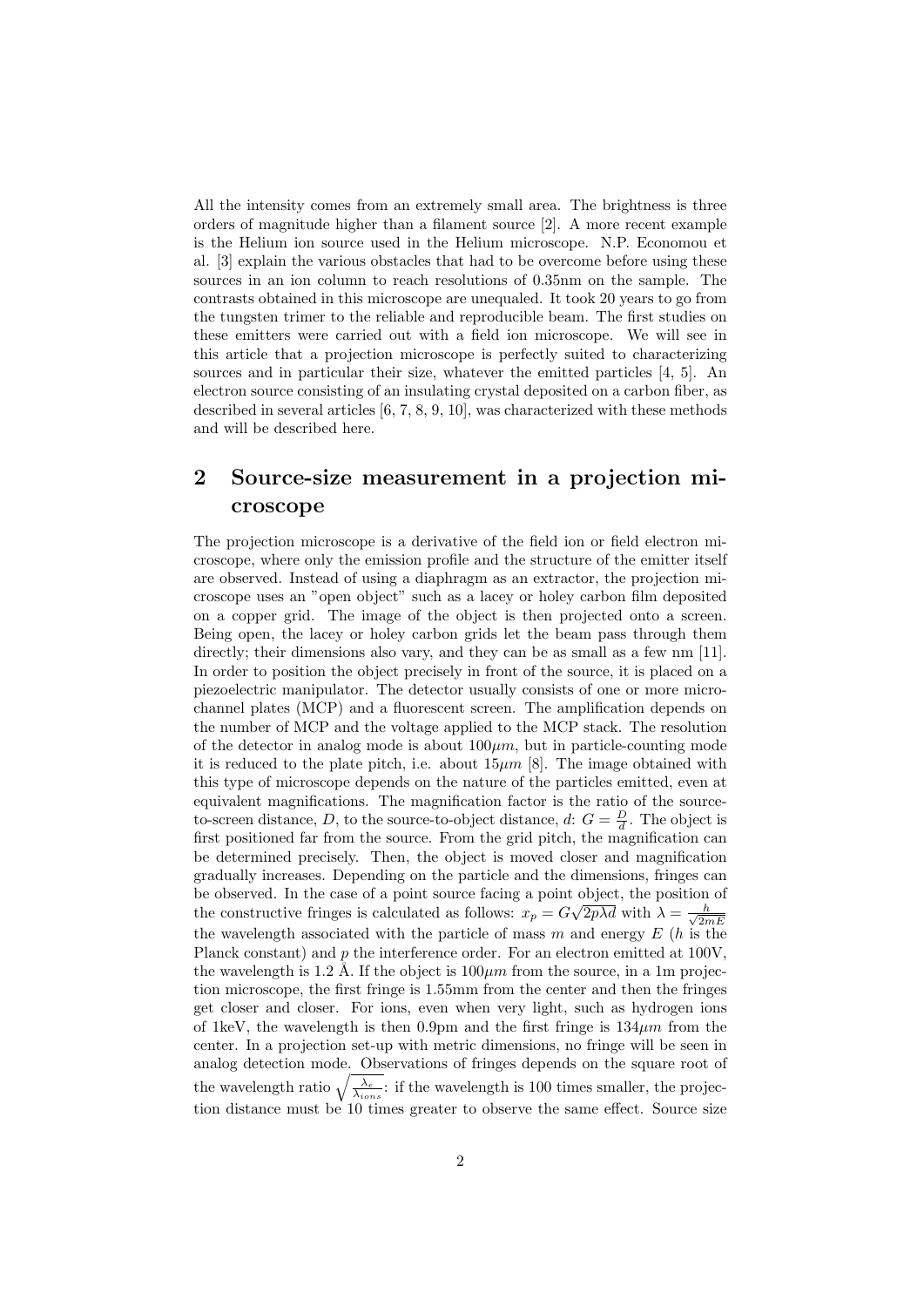is characterized via the projection microscope according to the contrast on the image, but the treatment is particle-dependent.



Figure 1: The size of the ion source is determined by measuring the contrast at the edge of the shadow of an object. Magnification:  $G = 180000$ , ion source potential  $V = 2kV$ , source-screen distance  $D = 40cm$ , source-object distance  $d = 2.2 \mu m$ 

In the case of ion sources, because no fringes are observed in our set-up, the contrast can be measured directly. Using the error function, the smallest observable detail is measured and corresponds to the maximum size of the source used to produce that image. In figure 1, the size of the coaxial ion source, presented in various articles  $[12, 13]$  is measured. The different species are first separated with a magnetic field  $(H^+, H^{2+}, \text{ and } H^{3+})$  and analyzed separately: the size of each ion source is about  $s = 2.2nm$ .

In the case of electron sources, the contrast cannot be measured directly because fringes are observed. To measure the source size for electrons, two methods are used: the last visible fringe [9], and the contrast in an interferometry experiment [14].

• The last visible fringe (at  $x_{p_l}$ ) corresponding to the smallest visible detail is measured; the source is smaller than:  $s < \frac{x_{p_l} - x_{(p_l-1)}}{2G} = \sqrt{\frac{\lambda d}{8p}}$ . To determine source size  $s < 10nm$ , the image needs to be sufficiently magnified: in a  $D = 1m$  projection microscope, the source-object distance has to be smaller than  $d < 1 \mu m$ . In the case of an ultra-thin metal tip, this is a common requirement. However, if the support of the source is too bulky, as with the so-called "celadonite source" [9], it is impossible to respect this distance without touching the extractor grid. To overcome this difficulty, an electrostatic lens can be used to enlarge the fringe recording. In the example of figure 2, source size is estimated to be below *s <* 2*.*6*nm*. This recording corresponds to the first step of holography. A digital reconstruction procedure can be applied to find the shape of the object [15, 16]. With more complex objects, where several fringe patterns merge, the reconstruction can also be used to determine the source size: the source is smaller than the smallest observable detail. Physically, this form of determination amounts to measuring the smallest visible fringe. Generally, the reconstruction with the best contrast is chosen, the source-to-object distance is determined from this reconstruction, and the source size can be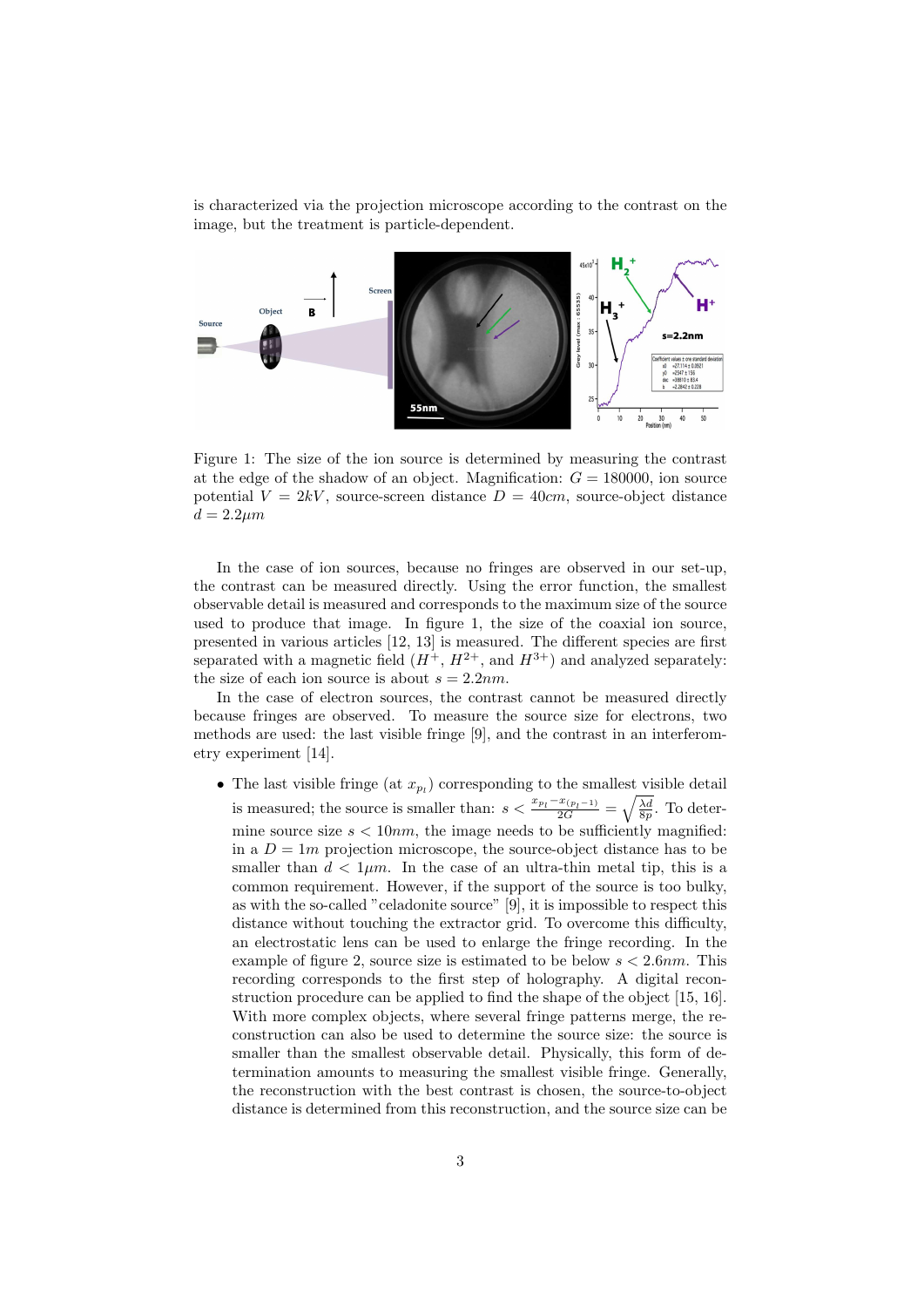

Figure 2: The size of a bulky electron source (so-called celadonite source) is determined by using a lens to enlarge the recording hologram and measuring the smallest detail on the image: the last visible fringe order  $(p_l = 18)$ . Here, the source size is  $s < 2.6nm$ . Magnification:  $G = 235000$ , electron source potential  $V = -280V$ , source-screen distance  $D = 86cm$ , source-object distance *d* = 13*.*3*µm*

estimated from the error function applied to the final image. The figure 3 shows this reconstruction, also realized with the celadonite source and giving a source size of below *s <* 2*nm*.

• Measuring the contrast in an interferometry recording is the most accurate way to deduce the size of the electron source. If a small filament is positively charged, the electron beam appears to come from 2 sources separated by *a*, which depends on the filament charge. Fringes are then regular  $(i = \frac{\lambda D}{a})$ , with an intensity modulation that results from the sharp cutoff in wave vector direction right after the biprism. The contrast  $\Gamma = \frac{I_{Max}-I_{min}}{I_{Max}+I_{min}}$  depends on source size [17]:  $\Gamma = sinc\frac{2\pi Ds}{id}$ . This method is illustrated in figure 4; to obtain such a contrast  $(\Gamma = 0.33 > 0.217)$ , the size of the source needs to be within the first lobe of the *sinc* curve.<br>The *sinc* curve can be turned into a sum, giving:  $s = \frac{di\sqrt{1-\Gamma}}{2\pi D}$ . Here, the source size is estimated at  $s < (1.5 \pm 0.3)nm$ .

## 3 An insulating crystal-on-conductor electron source

In early versions of the electron source composed of an insulating crystal (celadonite) deposited on a carbon fiber, crystals were deposited on carbon films. This meant that several crystals would emit but the intensity plotted against the voltage indicated a Fowler-Nordheim regime followed by a saturation regime.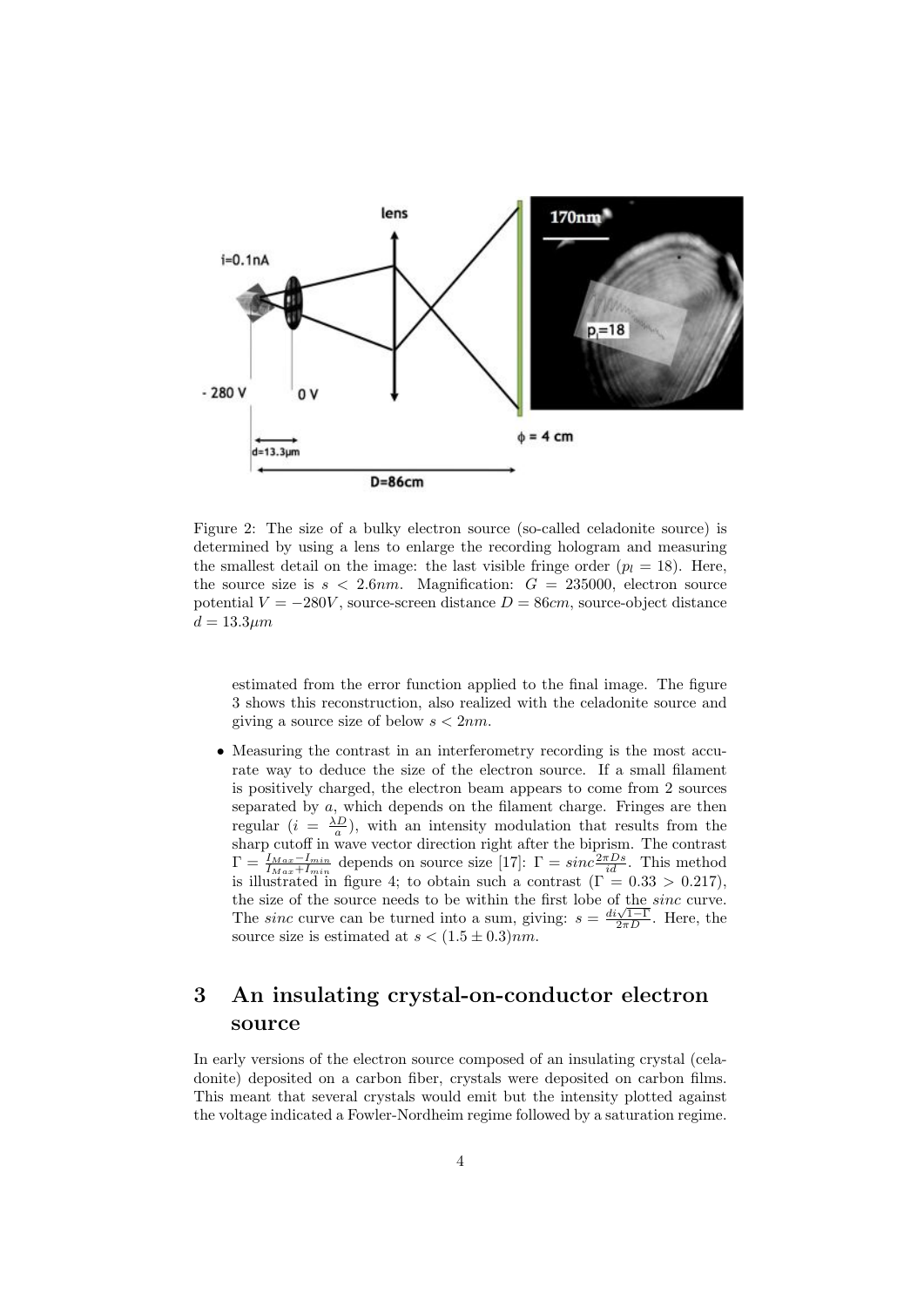

Figure 3: Hologram obtained in a point-projection microscope with a celadonite source and its reconstruction. The inset corresponds to the profile along a horizontal line on the reconstruction. The error function applied to the profile of the "best contrast" reconstructed image gives a source size of *s <* 2*nm*.



Figure 4: Interferometry experiment carried out with a charged filament using the celadonite source. Electron energy:  $E_e = 227eV$ , projection distance  $D =$ 86*cm*, inter-source distance:  $a = 280 \pm 30nm$ , source-object distance  $d = 15 \pm 10$  $3\mu$ m, fringe-to-fringe distance  $i = 0.24$ mm. Contrast  $\Gamma$  depends on source size, here estimated at *s <* 1*.*5*nm*.

In order to characterize the beam from a single crystal, the intention was to use the point-projection microscope, so the source-object distance had to be small. Thus, insulating crystals are now deposited with a micropipette at the end of a carbon fiber, so that the object is closer to the source. The  $I(V)$  curve remains the same, except that the voltage is lower because the shape of the conductive substrate leads to a higher electric field. The macroscopic field responsible for the emission remains the same, in the order of some  $V/\mu m$ . The crystal is perfectly flat and thin on the rough conductive surface. When the fiber is polarized, the crystal surface charges to a potential different from the fiber,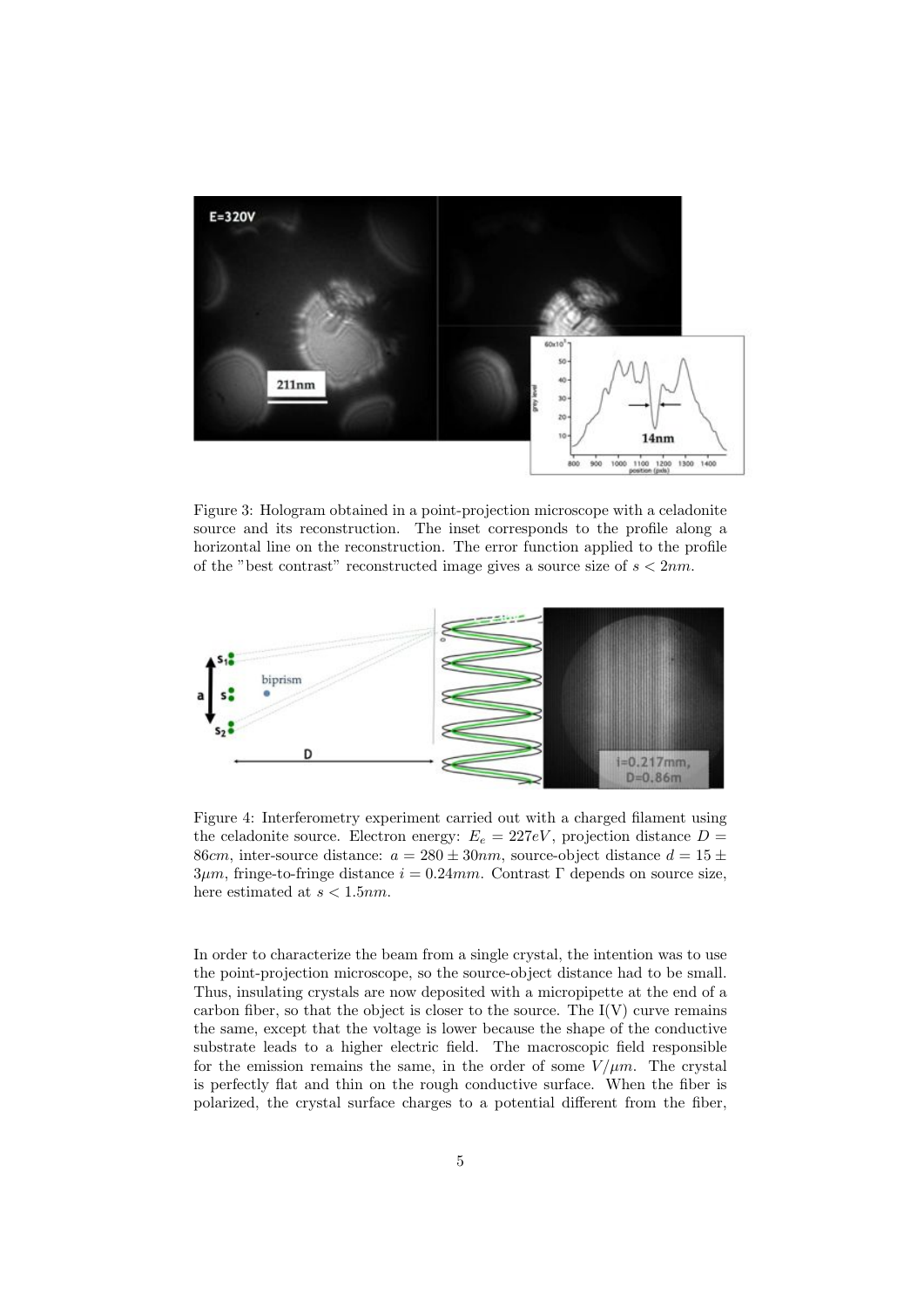creating local field enhancement. At nanoscale, the roughness of the conductor enhances the local field. When this local field reaches some  $V/nm$ , electron emission takes place [6]. However, this source is not an ultra-thin tip; it is situated at the end of a carbon fiber of  $\phi = 10 \mu m$  diameter, and the approach is therefore limited to some tens of micrometers [9]. For this reason, a new point-projection microscope was realized, comprising a micro-manipulator, a double electrostatic Einzel lens, and a double micro-channel plate detector [10]. These modifications enabled us to achieve a source size of *s* = 1*.*5*nm* according to the interferometric measurement described above. The key was maintaining a minimum source-to-object distance of the order of  $d = 12 \mu m$ , sufficiently comfortable to envisage off-axis holography.

#### 4 Conclusion

In summary, the point-projection microscope provides contrast that is directly dependent on the size of the source. This makes it particularly useful for studying sources. It is not always possible to use the simple projection system, but the use of lenses or high-precision detectors has been shown to help increase the resolution. A new electron source composed of an insulating crystal deposited on a conductive fiber has a brightness equivalent to that of conventional field emission sources (ultra-thin metal tip). It is robust, easy to prepare, and has a long lifetime, even at high pressure. To study this source, a special pointprojection microscope was developed to meet the challenge of maintaining a minimum source-to-object distance of  $d > 12 \mu m$ . Today, this new type of microscope holds promise for a number of applications, like off-axis holography.

#### Acknowledgments

The authors would like to thank Marjorie Sweetko for improving the English of this article and OrsayPhysics for the fruitful collaboration.

#### References

- [1] D. Gabor. A new microscopic principle. *Nature*, 161:777, 1948.
- [2] R. Morin and H.W. Fink. *App. Phys. Lett.*, 65:2362, 1994.
- [3] Nicholas P. Economou, John A. Notte, and William B. Thompson. The history and development of the helium ion microscope. *Scanning*, 34:83–89, 2012.
- [4] W. Stocker, H.W. Fink, and R. Morin. Low-energy electron and ion projection microscopy. *Ultramicroscopy*, 31:379, 1989.
- [5] Jorge Garcia-Sucerquia, Wenbo Xu, Stephan K. Jericho, Peter Klages, Manfred H. Jericho, and H. Jurgen Kreuzer. Digital in-line holographic microscopy. *APPLIED OPTICS*, 45(5):836–850, 2006.
- [6] E. Salançon, R. Daineche, O. Grauby, and R. Morin. *J. Vac. Sci. Technol. B*, 33:030601, 2015.